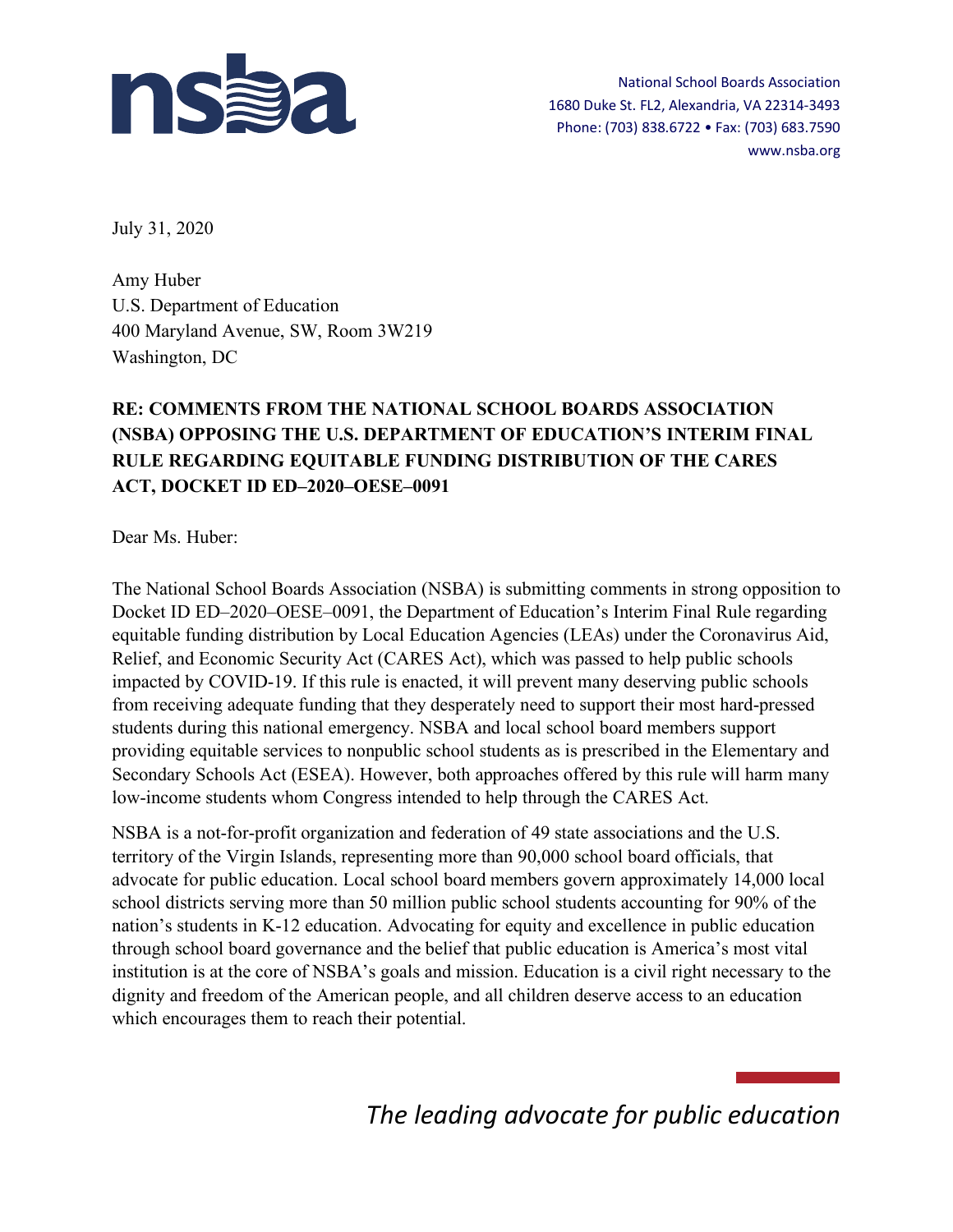#### **I. Clear Statutory Language and Congressional Intent of the CARES Act**

When Congress passed the CARES Act, it provided approximately \$13.23 billion for an Elementary and Secondary School Emergency Relief (ESSER) Fund to be allocated to state and local education agencies (SEAs and LEAs) based on their share of Title I, Part A funding in the 2019 fiscal year. Section 18005(a) of the CARES Act provides that an LEA receiving funds under ESSER, as well as under the Governor's Emergency Education Relief (GEER) Fund, must provide equitable services to students and teachers in non-public schools. Equitable services must be provided "in the same manner as provided under section [1](#page-1-0)117 of the ESEA of 1965."<sup>1</sup> This clear and unambiguous language sets out the firm direction of Congress and the legislative intent to use the same allocation method for CARES Act funding as is used for Title I. Section 1117(a)(4)(A) of ESEA lays out how that allocation is to take place. "Expenditures for educational services and other benefits to eligible private school children shall be equal to the proportion of funds allocated to participating school attendance areas based on the number of children from low-income families who attend private schools."[2](#page-1-1)

Numerous members of Congress have clarified that their intent was to help the most vulnerable students, which is why the Title I model was used in the legislation.<sup>[3](#page-1-2)</sup> Allocating funds under the existing procedures for Title I provides the most expeditious path to disperse funds quickly and efficiently so resources can be provided to help the neediest students and schools during this national emergency, as Congress clearly intended. It is imperative that CARES Act funding be distributed following the Title I allocation method.

### **II. The Proposed Rule Has Unnecessarily Delayed the Distribution of Funds**

Despite the clear and unambiguous language of the CARES Act and the intent of Congress, the U.S. Department of Education (ED) released nonbinding guidance that is contrary to the allocation method outlined in the law. Rather than follow the normal distribution of funds under Title I, ED chose to change the process and offer guidance that would base distribution on total private school enrollment instead of using poverty levels as is used for Title I allocations. Upon announcement of the guidance, there was an immediate outcry opposing ED's decision, as it would fundamentally alter how equitable services are normally allocated. The decision caused confusion and unnecessary delay of the distribution of funds. Although there was a widespread concern from numerous education advocates, including NSBA, that the guidance was misguided

<span id="page-1-0"></span><sup>&</sup>lt;sup>1</sup> Public Law No: 116-136, Coronavirus Aid, Relief, and Economic Security (CARES) Act, Section 18005 (a)(b), Assistance to Non-Public Schools.

<span id="page-1-1"></span><sup>2</sup> Public Law No: 114-95, The Every Student Succeeds Act (ESSA), Section 1117 [20 U.S.C. 6320], Participation of Children Enrolled in Private Schools.

<span id="page-1-2"></span><sup>&</sup>lt;sup>3</sup> Bipartisan Letter to U.S. Secretary of Education Betsy DeVos from Seventy-Four U.S. Representatives, June 25, 2020.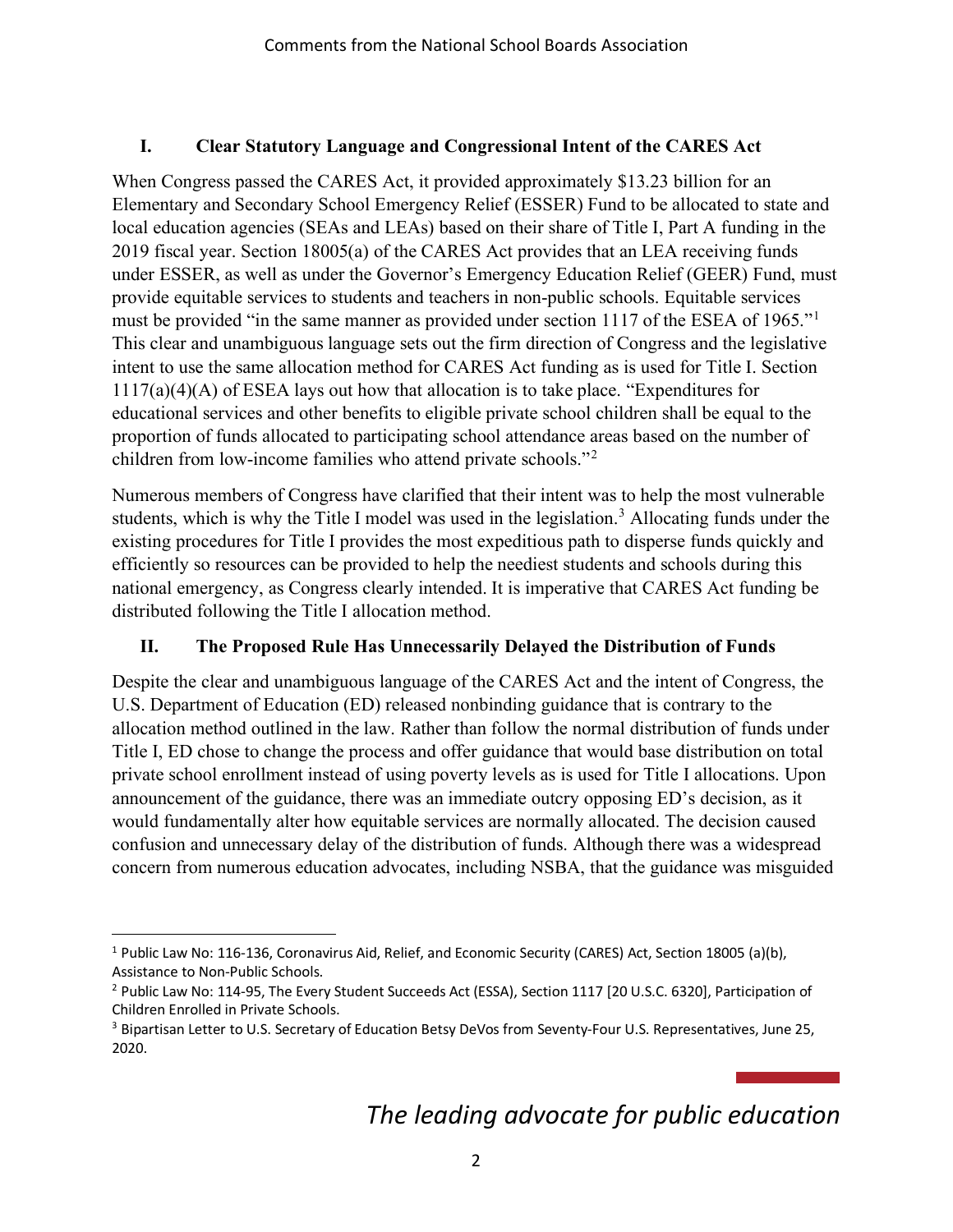and burdensome, ED ignored the strong public opposition and has now moved to codify the guidance through this interim final rule.

This equitable services guidance and proposed rule to direct LEAs to distribute CARES Act money based on total private school student enrollments instead of poverty levels under Title I will create numerous problems for local schools and their students. The rule fails to acknowledge that CARES Act funds, specifically Elementary and Secondary School Emergency Relief (ESSER) funds, are allocated to states and LEAs based on their respective share of FY19 Title I dollars. Congress intended the allocation of ESSER funding to be directed to both the state and local levels based on the concentration of low-income students, and the calculation of the allocation depends on how many low-income students reside in each state and district in accordance with section 1117 of ESEA Title I. Basing distribution on any other method defeats the main point of the legislation and is in opposition to the clear language and intent of Congress.

Several states have filed a lawsuit to prevent this diversion of funds due to its negative impact on their public schools. In media reports concerning the litigation, officials in Wisconsin report that nearly \$4.2 million would be diverted away from public schools to private institutions; in Michigan officials claim that the rule could cost public schools in the state as much as \$16 million in lost funds; and officials in California state that \$1.6 billion in aid could be impacted.<sup>[4](#page-2-0)</sup> These stark examples demonstrate the severe consequences to public school students if this rule is enacted

The Department's directive on equitable services under the CARES Act is hurting the very students Congress sought to help through the legislation. The proposed rule creates an inequitable situation where wealthier children in private schools are counted and used to generate the equitable services share of CARES Act funding for their private schools at the direct expense of low-income children in public schools. This final interim rule should be rejected to ensure that the equitable services share for private schools is determined by poverty rates rather than overall enrollment, creating a fair and equitable situation for all students.

### **III. Public Schools are Facing an Unprecedented Moment in Time**

COVID-19 has created an unprecedented moment for public schools. School buildings across the nation have closed, and students have shifted to online learning. The challenges facing public schools are enormous as they provide instruction virtually while planning for the eventual return of students to school buildings. Creating delays in allocation so more funds can be taken away from local community schools and shifted to private education is the wrong priority to help K-12 education adjust during this extraordinary time. Public school districts are facing the reality that more than sixteen million students lack adequate access to the Internet. They are trying to help

<span id="page-2-0"></span><sup>4</sup> Scott Neuman, "States Sue Education Department Over Allocation Of Pandemic Funds To Schools," National Public Radio, July 7, 2020, https://www.npr.org/sections/coronavirus-live-updates/2020/07/07/888793021/statessue-education-department-over-allocation-of-pandemic-funds-to-schools.